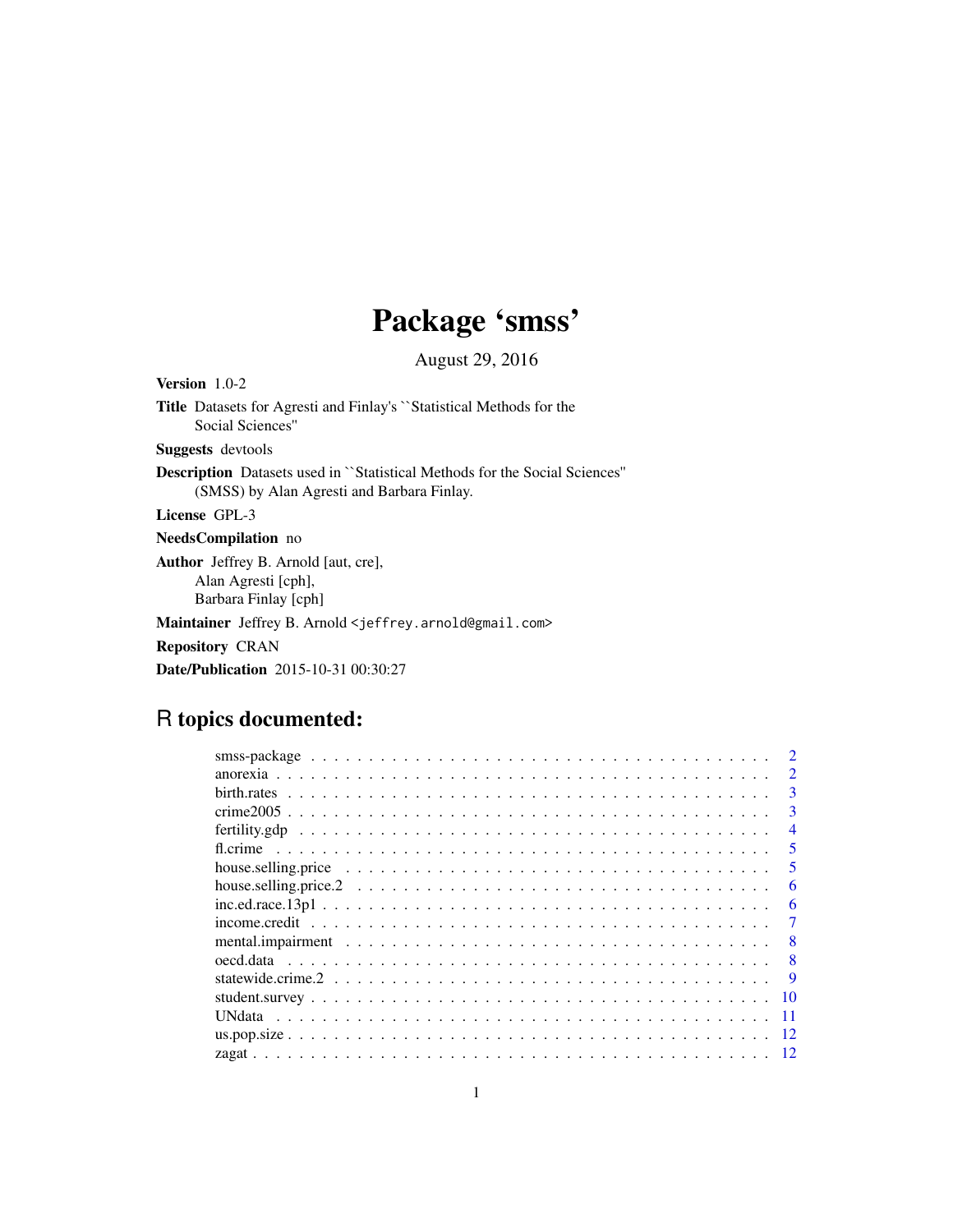<span id="page-1-0"></span>2 anorexia anorexia anorexia anorexia anorexia anorexia anorexia anorexia anorexia anorexia anorexia anorexia a

#### **Index** 2008 **[14](#page-13-0)**

# Description

Data-only package with the datasets used by the textbook, *Statististical Methods for the Social Sciences* by Alan Agresti and Barbara Finlay.

- Agresti, Alan and Barbara Finlay (2009), *Statistical Methods for the Social Sciences*, 4th ed., Pearson
- Agresti, Alan and Barbara Finlay (1997), *Statistical Methods for the Social Sciences*, 3rd ed., Pearson

The datasets included in this package are those avaialable at [http://www.stat.ufl.edu/~aa/](http://www.stat.ufl.edu/~aa/social/data.html) [social/data.html](http://www.stat.ufl.edu/~aa/social/data.html).

anorexia *Anorexia Study data*

#### Description

Weights of Anorexic girls, before and after receiving one of three possible therapies. Thanks to Prof. Brian Everitt, Institute of Psychiatry, London, for supplying these data.

# Format

data. frame with 72 observations of the following 4 variables,

subj Subject ID

therapy Therapy type.  $b =$  cognitive behavioural,  $f =$  family therapy, or  $c =$  control.

before Weight before treatment

after Weight after treatment

# Source

<http://www.stat.ufl.edu/~aa/social/data.html>

#### Examples

data(anorexia) summary(anorexia)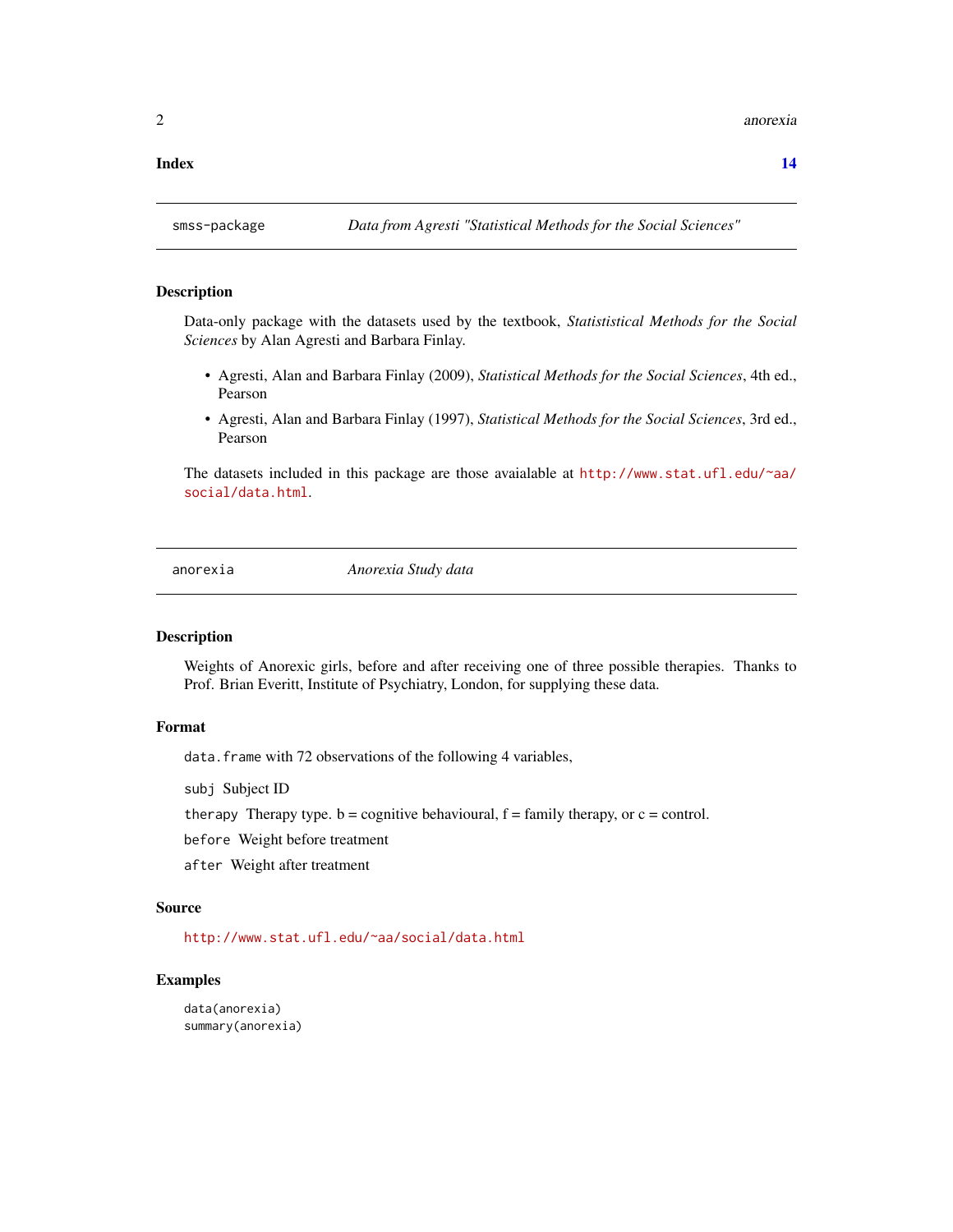<span id="page-2-0"></span>

Birth rates of several nations. Table 9.13 of 3rd edition.

#### Format

data. frame with 29 observations of the following 10 variables,

- B crude birth rate (number of births per 1000 population size)
- W women's economic activity (female labor force as percent of male)
- C percent women using contraception
- LI female adult literacy rate
- LE female life expectancy
- HDI human development index (which has components referring to life expectancy at birth, educational attainment, and income per capita)
- GNP gross national product (per capita, in thousands of dollars)
- N daily newspaper circulation per 100 people
- T number of televisions per 100 people.

# Source

<http://www.stat.ufl.edu/~aa/social/data.html>

#### Examples

```
data(birth.rates)
summary(birth.rates)
```
crime2005 *2005 Statewise Crime*

#### Description

Data from the Statistical Abstract of the United States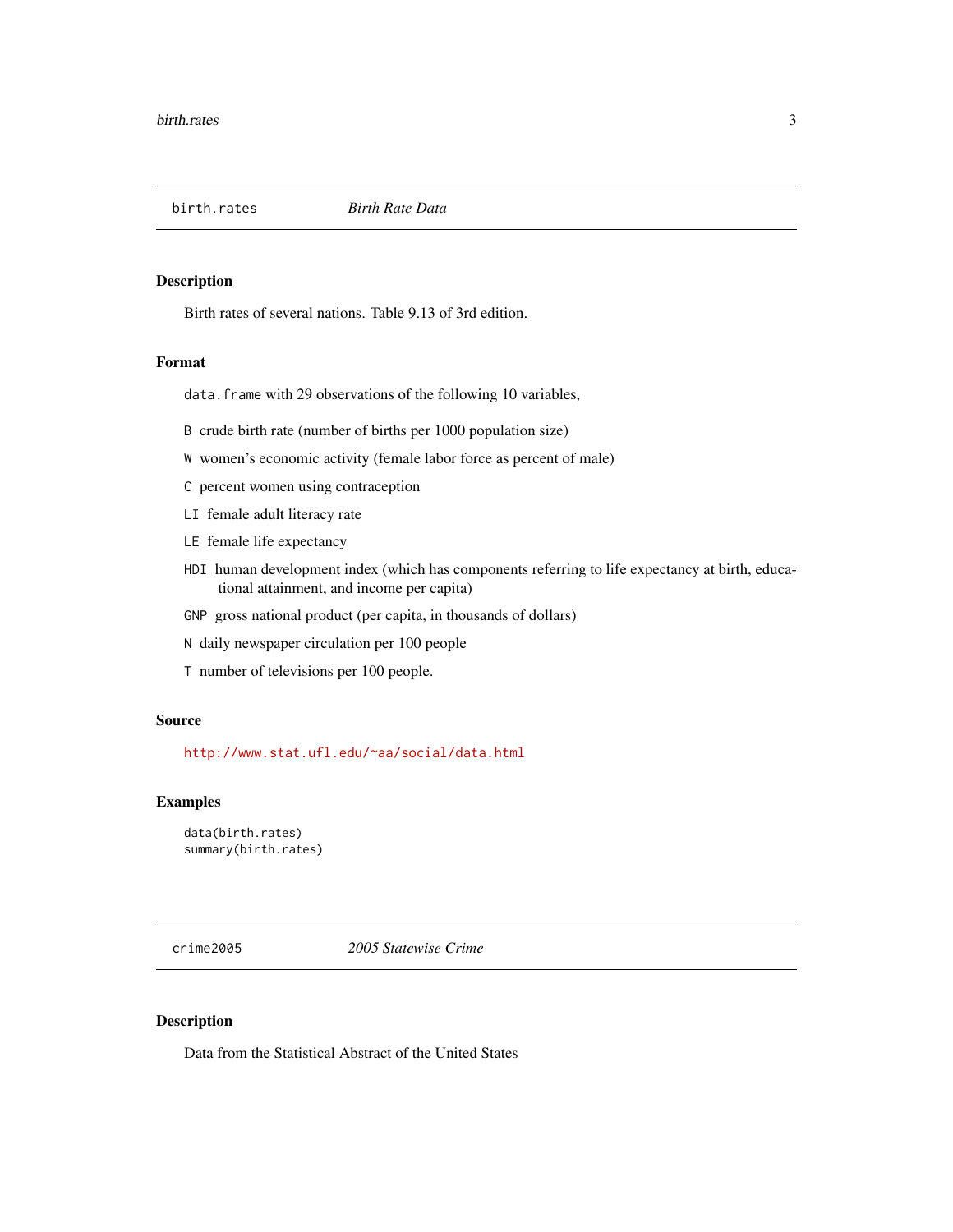# <span id="page-3-0"></span>Format

data. frame with 51 observations of the following 8 variables,

STATE U.S. state

- VI violent crime rate (number of violent crimes per 100,000 population)
- VI2 violent crime rate (number of violent crimes per 10,000 population)
- MU murder rate
- ME percent in metropolitan areas
- WH percent white
- HS percent high school graduates
- PO percent below the poverty level.

# Source

<http://www.stat.ufl.edu/~aa/social/data.html>

#### Examples

```
data(crime2005)
summary(crime2005)
```
fertility.gdp *Fertility and GDP Data*

# Description

Table 14.6 from the 4th edition.

# Format

A data.frame with 38 observations on the following 3 variables,

Nation nation

Fertility Fertility rate

GDP GDP per capita

### Source

<http://www.stat.ufl.edu/~aa/social/data.html>

# Examples

data(fertility.gdp) summary(fertility.gdp)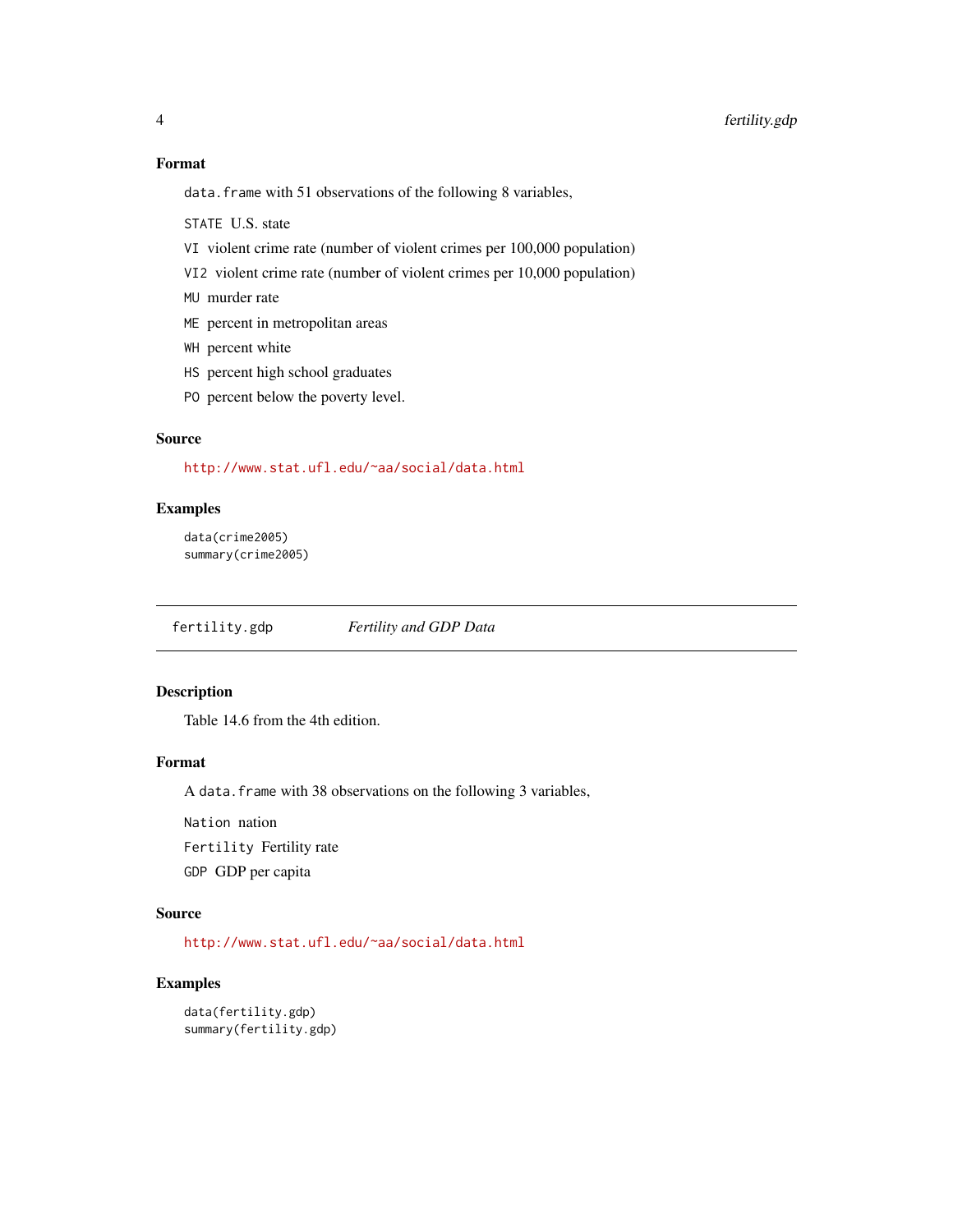<span id="page-4-0"></span>

Crime data for florida counties. Table 9.16 or 9.17 from the 4th edition. Source: Dr. Larry Winner, University of Florida.

### Format

data. frame with 67 observations of the following 5 variables,

County county name

C crime rate

I median income

HS percent completing high school

U percent urban

#### Source

<http://www.stat.ufl.edu/~aa/social/data.html>

#### Examples

data(fl.crime) summary(fl.crime)

house.selling.price *House Selling Price Data*

#### Description

Selling price of homes in Gainesville, Florida, fall 2006, from Alachua County public records. Excerpt in Table 9.4 of 4th edition.

### Format

data.frame with 100 observations of the following 7 variables,

case observation id

Baths number of bathrooms

New whether new  $(1 = yes, 0 = no)$ 

Price selling price (dollars)

Size size of home (square feet)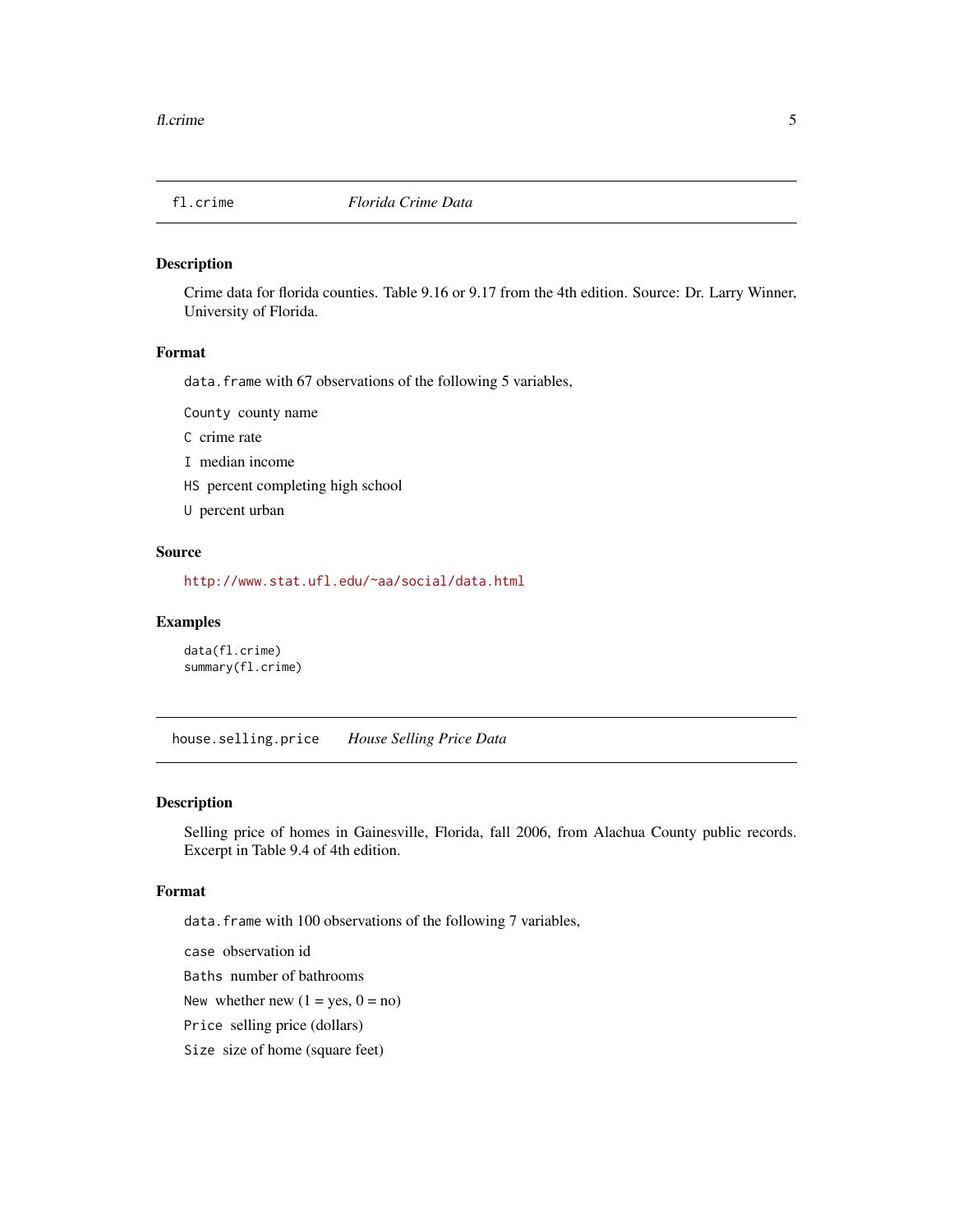#### <span id="page-5-0"></span>Source

<http://www.stat.ufl.edu/~aa/social/data.html>

# Examples

```
data(house.selling.price)
summary(house.selling.price)
```
house.selling.price.2 *House Selling Price 2 Data*

### Description

Selling price of homes in Gainesville, Florida, January 1996. Table 9.4 in 3rd edition. Data provided by Jane Myers, Coldwell-Banker Realty.

# Format

data. frame with 93 observations of the following 5 variables,

P selling price

Ba number of bathrooms

New whether new  $(1 = yes, 0 = no)$ 

#### Source

<http://www.stat.ufl.edu/~aa/social/data.html>

#### Examples

```
data(house.selling.price.2)
summary(house.selling.price.2)
```
inc.ed.race.13p1 *Income, Education and Race Data*

# Description

Data on annual income, number of years of eduction, and racial-ethnic group (Black, Hispanic, White). Table 13.1 of 4th edition.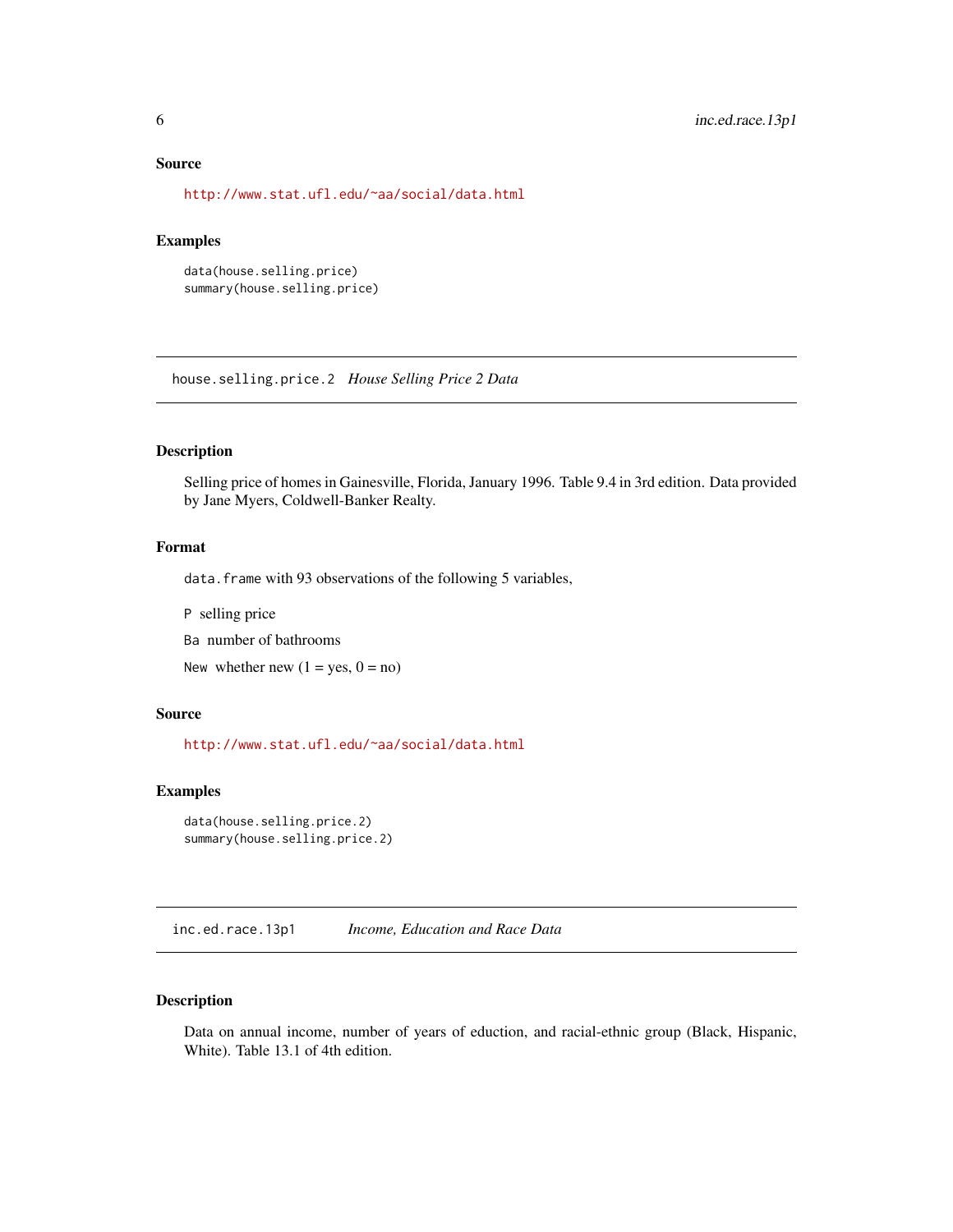#### <span id="page-6-0"></span>income.credit 7

#### Format

data. frame with 80 observations of the following 5 variables,

inc income (thousands of dollars)

educ number of years of education (where  $12 =$  high school graduate,  $16 =$  college graduate)

race racial-ethnic group (b=Black, h=Hispanic, w=White)

z1 racial group (1=black, 0=white)

z2 ethnic group (1=Hispanic, 0=non-Hispanic)

#### Source

<http://www.stat.ufl.edu/~aa/social/data.html>

#### Examples

data(inc.ed.race.13p1) summary(inc.ed.race.13p1)

income.credit *Income and Credit Card Possession Data*

#### Description

Data on annual income (euros), number of subjects at that income level, and number possessing##' a travel credit card. Source: Based on data in "Categorical Data Analysis," Quaderni del Corso Estivo di Statistica e Calcolo delle Probabilita;, n. 4., Istituto di Metodi Quantitativi, Universita; Luigi Bocconi, a cura di R. Piccarreta (1993). Table 15.1 of 4th edition.

#### Format

data. frame with 24 observations of the following 3 variables,

Income annual income (euros)

n number of subjects

credit number possessing a credit card

#### Source

<http://www.stat.ufl.edu/~aa/social/data.html>

#### Examples

data(income.credit) summary(income.credit)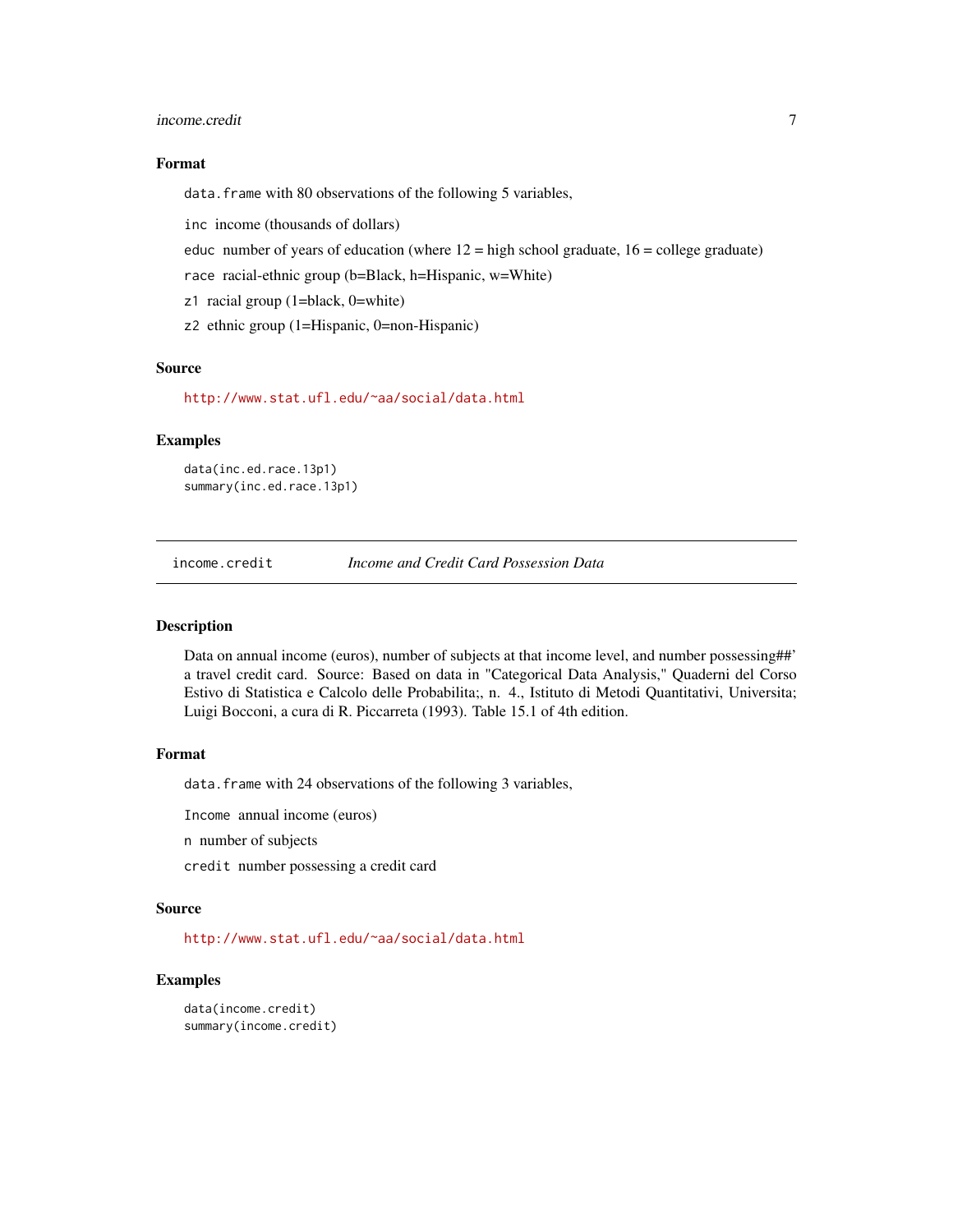<span id="page-7-0"></span>mental.impairment *Mental Impairment Data*

### Description

Data from a study in Alachua County, Florida on between mental health. Source A. Charles Holzer. See Table 11.1 of the 4th edition.

# Format

data. frame with 40 observations of the following 3 variables,

impair Mental impairment

life Life events score

ses Social economic status

#### Source

<http://www.stat.ufl.edu/~aa/social/data.html>

#### Examples

```
data(mental.impairment)
summary(mental.impairment)
```
oecd.data *OECD Data*

#### Description

The OECD (Organization for Economic Cooperation and Development) is an international organized that consists of developed countries. This dataset has UN data on OECD countries. See Table 3.11 and Exercise 3.6.

#### Format

data. frame with 23 observations of the following 9 variables,

nation Country name

GDP GDP per capita (in US dollars)

Unemploy Percent unemployed

Inequal A measure of inequality that compares the wealth of the richest 10% to the poorest 10%

Health Public expenditure on health (as a percent of GDP)

Phys Number of physicians per 100,000 people

CO2 Carbon dioxide emissions (per capita, in metric tons)

Parlia The percentage of seats in parliament held by women.

FemEcon Female economic activity as a percentage of the male rate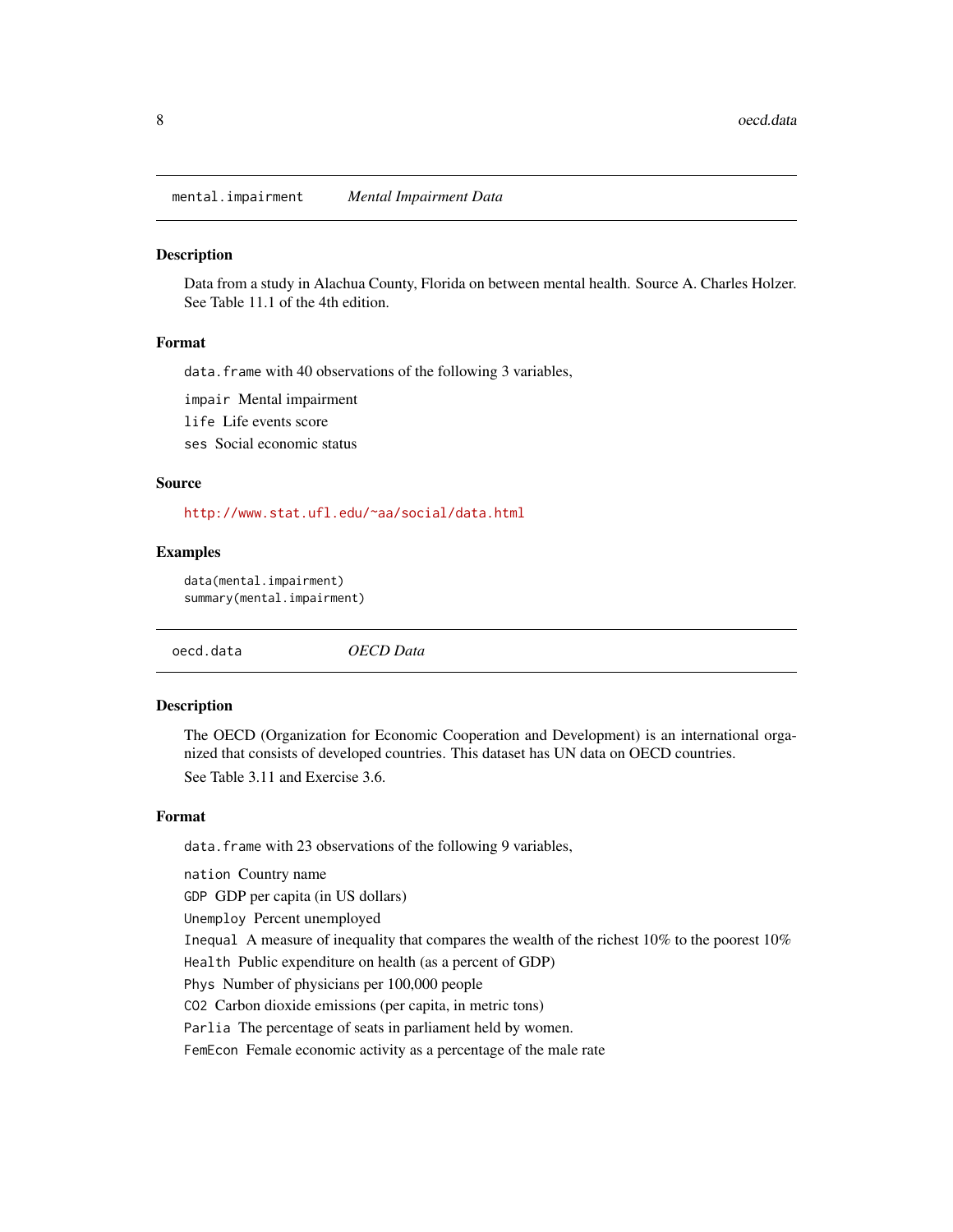#### <span id="page-8-0"></span>statewide.crime.2 9

# Source

<http://www.stat.ufl.edu/~aa/social/data.html>

# Examples

data(oecd.data) summary(oecd.data)

statewide.crime.2 *Statewide Crime 2*

#### Description

The data are from Statistical Abstract of the United States and most variables were measured in 1993. Table 9.1 of the 3rd edition, and some appear in Table 9.1 of the 4th edition.

#### Format

data. frame with 51 observations of the following 8 variables,

State U.S. State

- VR violent crime rate (per 100,000 people in population)
- MR murder rate (per 100,000 people in population)
- M percent in metropolitan areas
- W percent white
- H percent high school graduates
- P percent with income below the poverty level
- S percent of families headed by a single parent.

#### Source

<http://www.stat.ufl.edu/~aa/social/data.html>

# Examples

```
data(statewide.crime.2)
summary(statewide.crime.2)
```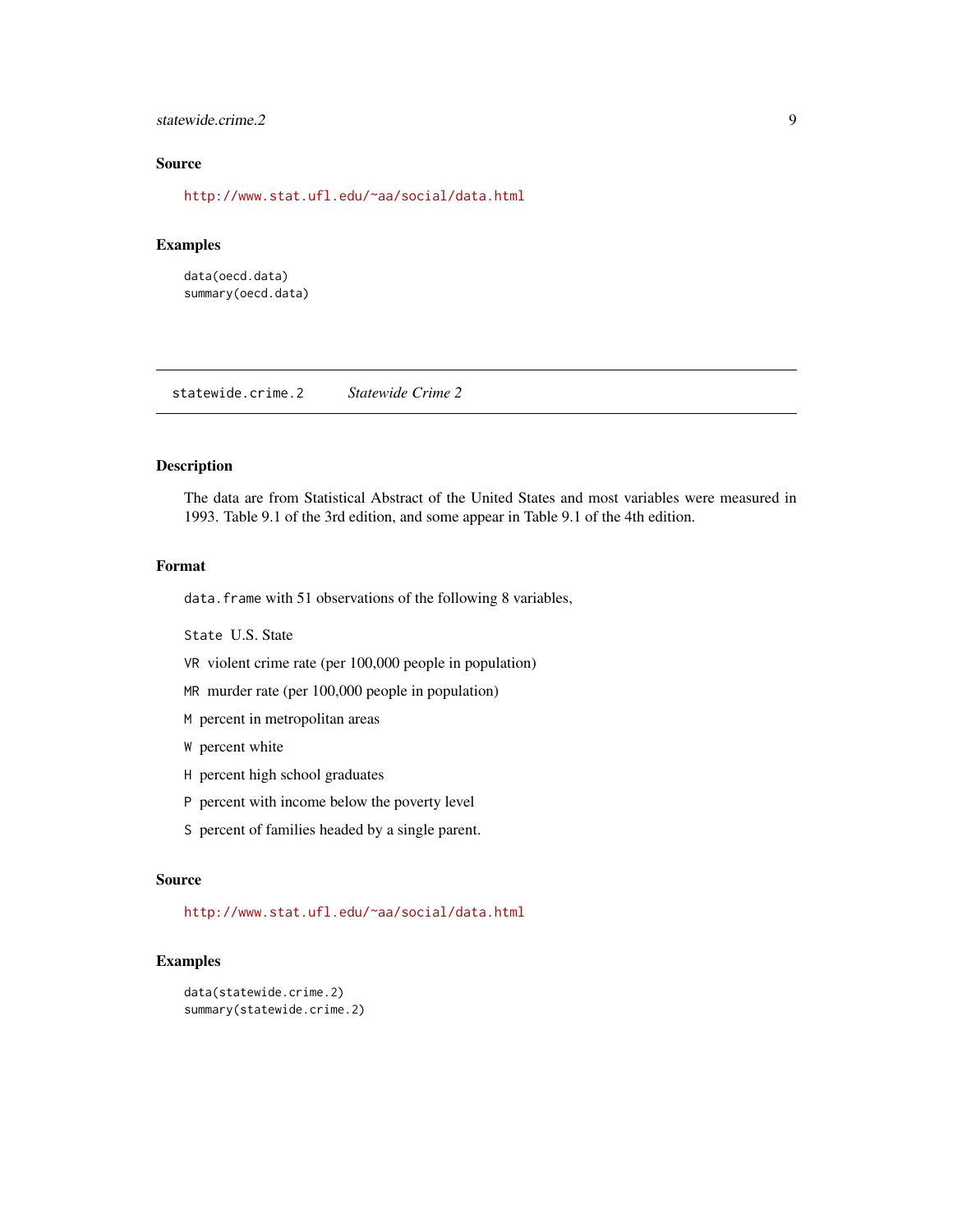<span id="page-9-0"></span>

This data file consists of responses of graduate students in the social sciences enrolled in STA 6126 in a recent term at the University of Florida.

#### Format

data. frame with 60 observations of the following 18 variables,

- GE gender
- AG age in years
- HI high school GPA (on a four-point scale)
- CO college GPA
- DH distance (in miles) of the campus from your home town
- DR distance (in miles) of the classroom from your current residence
- TV average number of hours per week that you watch TV
- SP average number of hours per week that you participate in sports or have other physical exercise
- NE number of times a week you read a newspaper
- AH number of people you know who have died from AIDS or who are HIV+
- VE whether you are a vegetarian
- PA political affiliation ( $d =$ Democrat,  $r =$ Republican,  $i =$ independent)
- PI political ideology
- RE how often you attend religious services
- AB opinion about whether abortion should be legal in the first three months of pregnancy
- AA support affirmative action
- LD belief in life after death

#### Source

<http://www.stat.ufl.edu/~aa/social/data.html>

# Examples

```
data(student.survey)
summary(student.survey)
```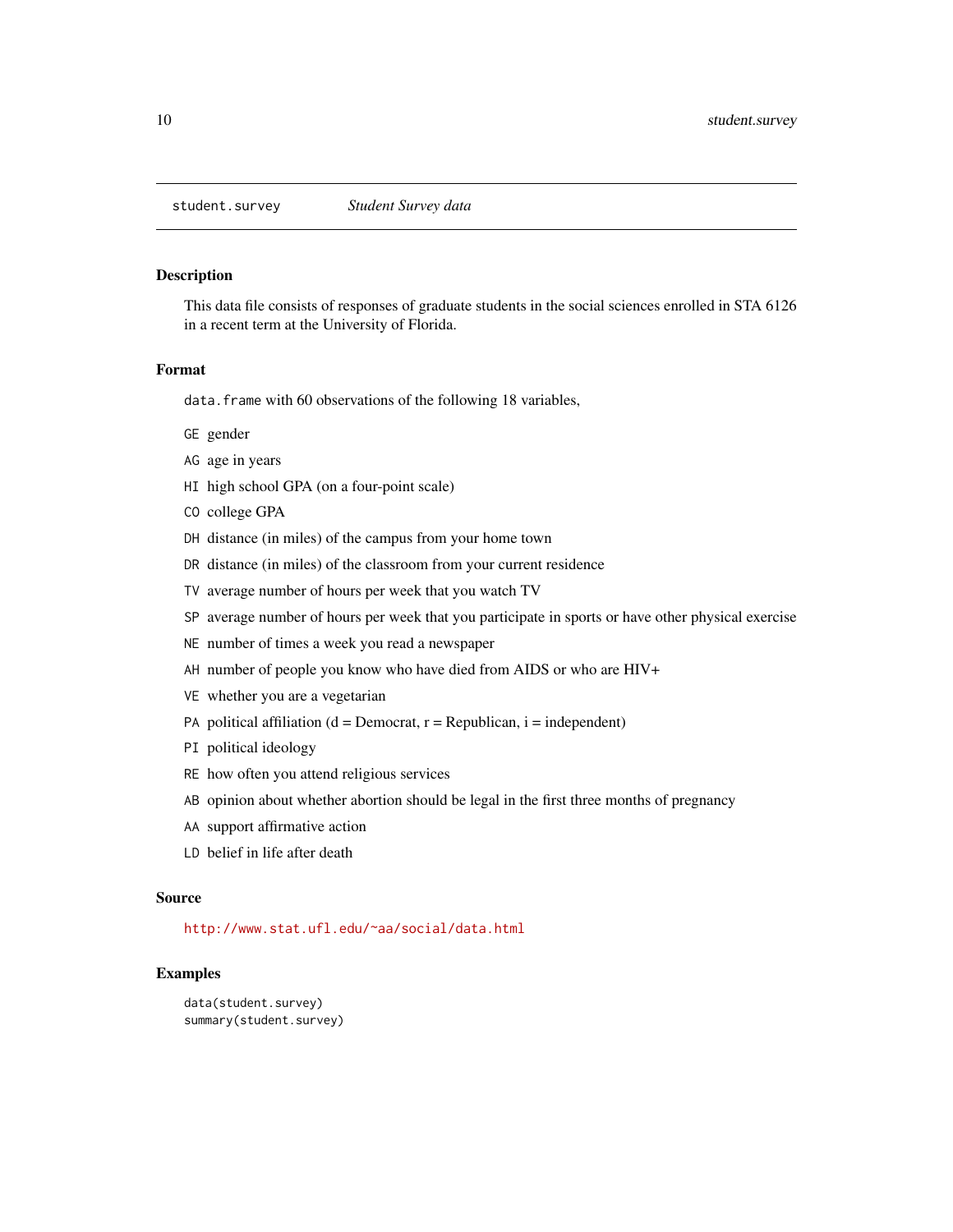<span id="page-10-0"></span>

These data are from the Human Development report of 2005. Note however that the values given are from 2003 except for CO2 which is 2002.

Table 9.13 in the 4th Edition.

# Format

data.frame with 39 observations of the following 11 variables,

- HDI HDI value
- Fert Total Fertility rate (births/woman)
- Cont Contraceptive prevalence rate (%)
- Cell Cellular subscribers (per 1000 people)
- Inter Internet users (per 1000 people)
- GDP GDP per capita (US\$)
- CO2 Carbon dioxide emissions per capita (metric tons)
- Life Life expectancy at birth, female (years)
- Liter Adult literacy rate (female rate % ages 15 and above)

FemEc Female economic activity rate (% of male rate, ages 15 and above)

#### Source

<http://www.stat.ufl.edu/~aa/social/data.html>

# Examples

data(UNdata) summary(UNdata)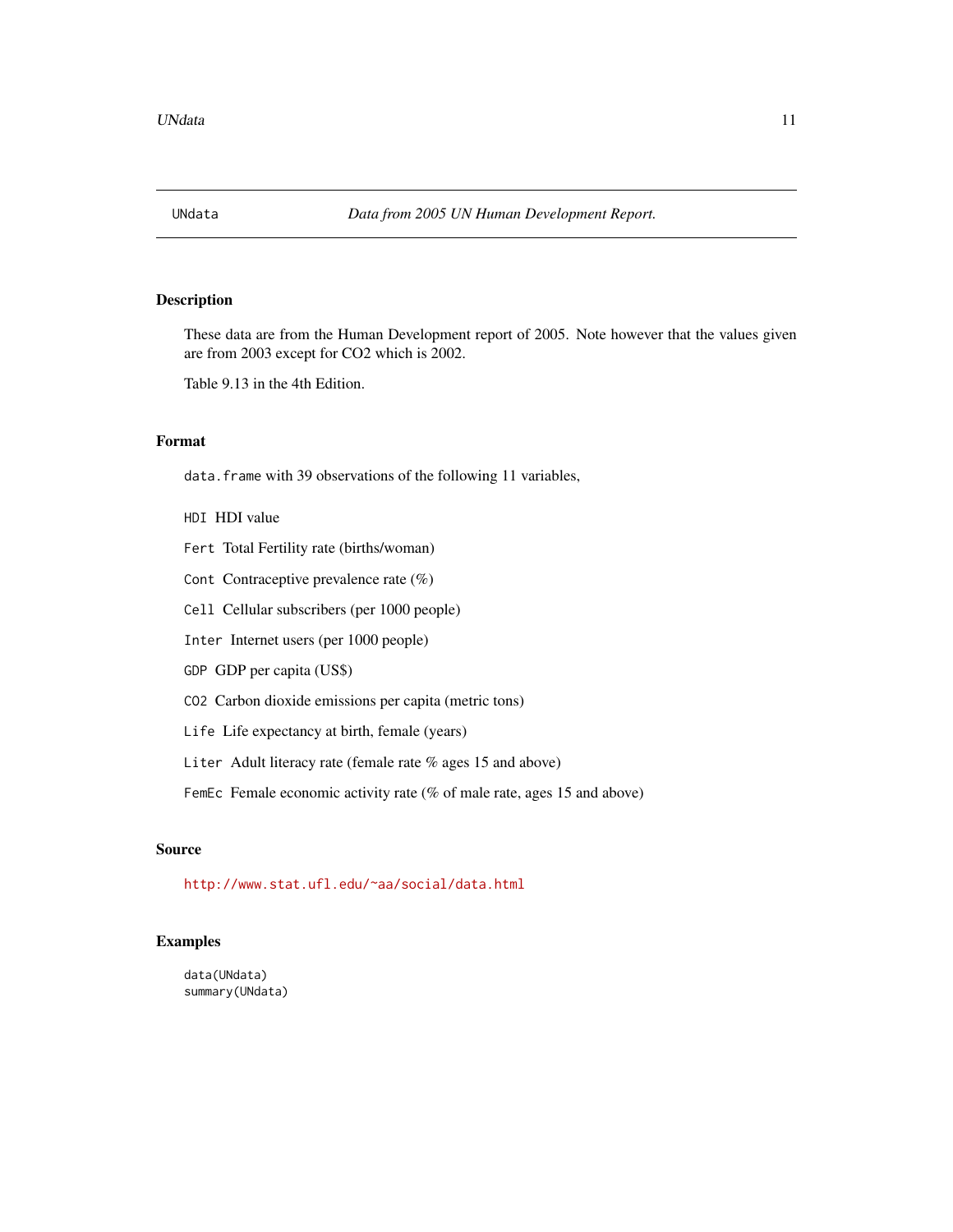<span id="page-11-0"></span>

US population size by decade. Table 14.8 of 4th edition.

#### Format

data. frame with 12 observations of the following 2 variables,

decade Decade (0=1890, 11=2000)

population Population (millions)

#### Source

<http://www.stat.ufl.edu/~aa/social/data.html>

### Examples

```
data(us.pop.size)
summary(us.pop.size)
```
zagat *Zagat restraunt rating of Italian Restraunts Data*

# Description

Zagat restraunt rating of Italian Restraunts Data. Examples 3.59, 3.60, and 9.38 of 4th edition.

# Format

data. frame with 193 observations of the following 6 variables,

City City Restaurant Restaurant Food Food Decor Decor Service Service Cost Cost

#### Source

<http://www.stat.ufl.edu/~aa/social/data.html>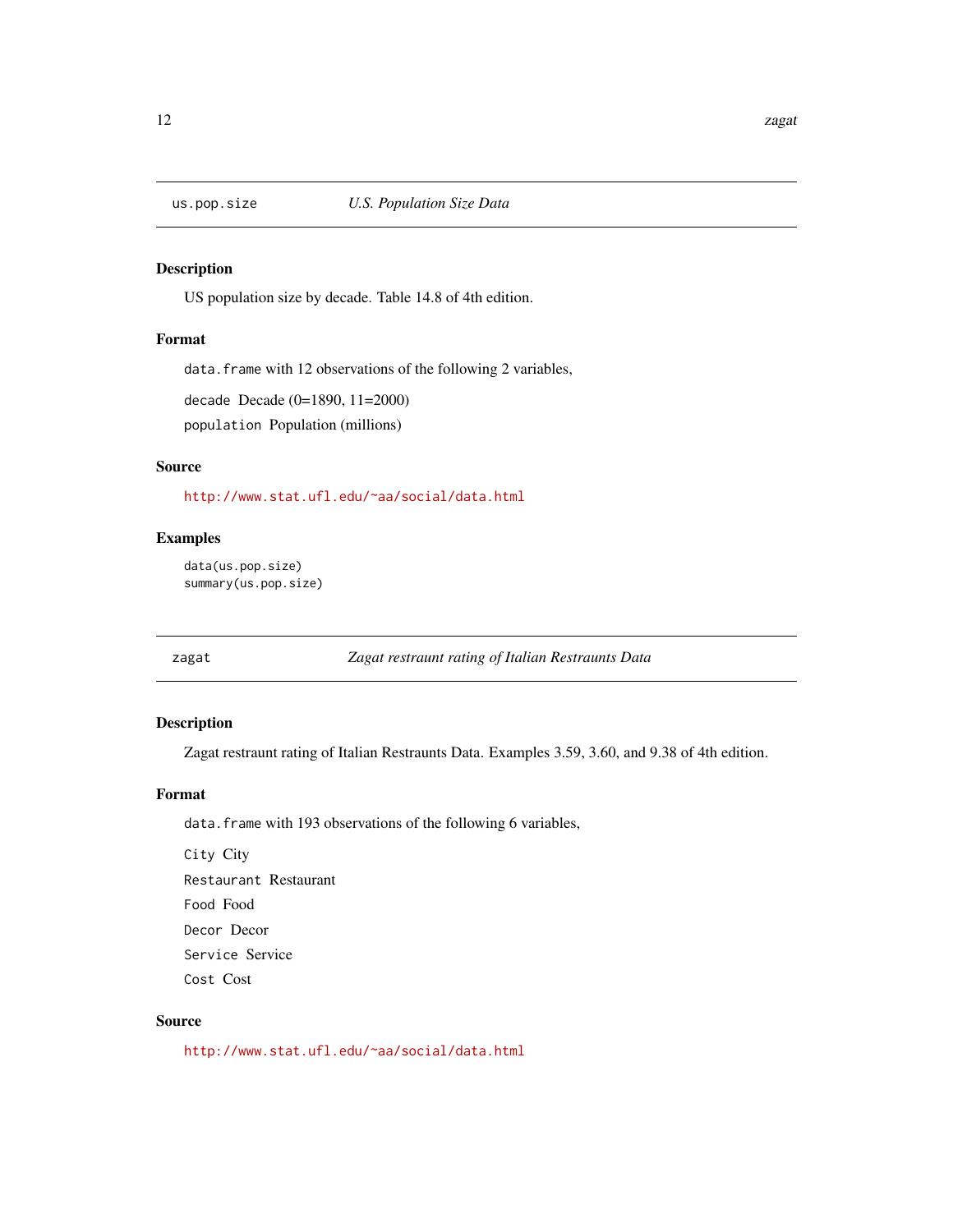zagat tidak di sebagai kecamatan di sebagai kecamatan di sebagai kecamatan di sebagai kecamatan di sebagai kec

# Examples

data(zagat) summary(zagat)